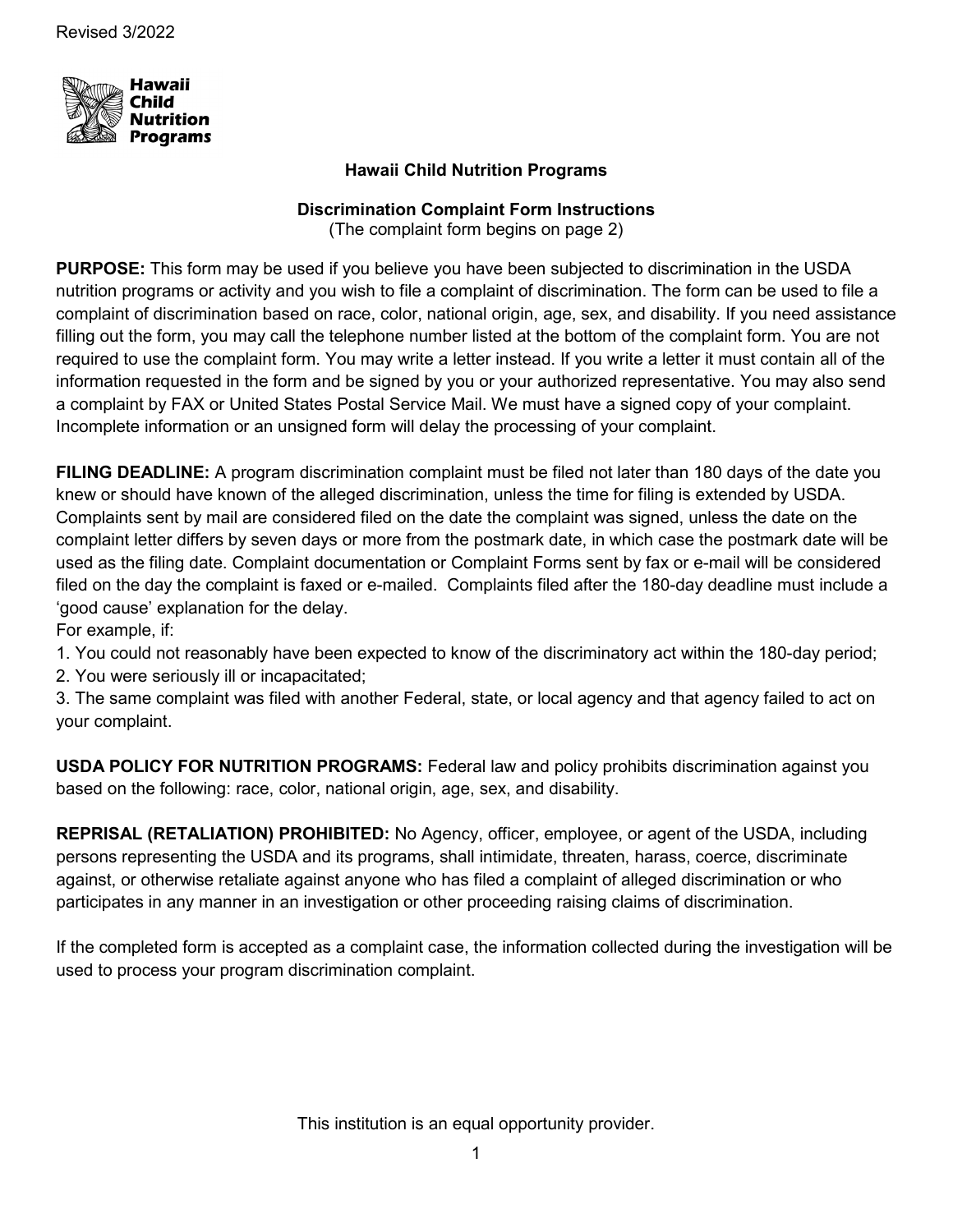

#### **Hawaii Child Nutrition Programs Discrimination Complaint Form**

|             | First Name: ________________ Middle Initial: _____ Last Name: __________________                                                                                                                                                                                                                                                                                                                                                                                                                                                                 |      |                          |     |          |           |  |
|-------------|--------------------------------------------------------------------------------------------------------------------------------------------------------------------------------------------------------------------------------------------------------------------------------------------------------------------------------------------------------------------------------------------------------------------------------------------------------------------------------------------------------------------------------------------------|------|--------------------------|-----|----------|-----------|--|
|             |                                                                                                                                                                                                                                                                                                                                                                                                                                                                                                                                                  |      |                          |     |          |           |  |
|             |                                                                                                                                                                                                                                                                                                                                                                                                                                                                                                                                                  |      |                          |     |          |           |  |
|             | Telephone Number with area code: $(\_\_\_\_$                                                                                                                                                                                                                                                                                                                                                                                                                                                                                                     |      |                          |     |          |           |  |
|             | E-mail Address: _________________<br>Best way to reach you, check $(\checkmark)$ one: Mail Phone E-mail Other:                                                                                                                                                                                                                                                                                                                                                                                                                                   |      |                          |     |          |           |  |
|             | Do you have a representative (lawyer or other advocate) for this complaint?   Yes                                                                                                                                                                                                                                                                                                                                                                                                                                                                |      |                          |     |          | <b>No</b> |  |
|             | If yes, please provide the following information about your representative:                                                                                                                                                                                                                                                                                                                                                                                                                                                                      |      |                          |     |          |           |  |
|             |                                                                                                                                                                                                                                                                                                                                                                                                                                                                                                                                                  |      |                          |     |          |           |  |
|             | Address: _________________________City: ______________State: ________Zip Code: _______                                                                                                                                                                                                                                                                                                                                                                                                                                                           |      |                          |     |          |           |  |
|             |                                                                                                                                                                                                                                                                                                                                                                                                                                                                                                                                                  |      |                          |     |          |           |  |
|             | 1. Who do you believe discriminated against you? Name(s) of person(s) or organizations you are filing a<br>complaint against. (Use additional pages, if necessary) [2012]                                                                                                                                                                                                                                                                                                                                                                        |      |                          |     |          |           |  |
| 2.          | Please check $(\check{\phantom{a}})$ the program that pertains to your complaint (if known/if applicable):<br>National School Lunch Program/School Breakfast Program<br>Child and Adult Care Food Program<br>Summer Food Service Program<br>What happened that made you feel you had been discriminated against? If the alleged discrimination<br>occurred more than once, please provide the other dates and describe what happened. Use additional<br>pages, if necessary and include supporting documents that would help show what happened. |      |                          |     |          |           |  |
|             |                                                                                                                                                                                                                                                                                                                                                                                                                                                                                                                                                  |      |                          |     |          |           |  |
|             |                                                                                                                                                                                                                                                                                                                                                                                                                                                                                                                                                  |      | Month                    | Day | Year     |           |  |
|             | If the discrimination occurred more than once, please provide the other dates:                                                                                                                                                                                                                                                                                                                                                                                                                                                                   |      |                          |     |          |           |  |
|             |                                                                                                                                                                                                                                                                                                                                                                                                                                                                                                                                                  |      | Month                    | Day | Year     |           |  |
|             | 4. Where did the discrimination occur? Address of location where the incident occurred:                                                                                                                                                                                                                                                                                                                                                                                                                                                          |      |                          |     |          |           |  |
|             | Number and Street or PO Box                                                                                                                                                                                                                                                                                                                                                                                                                                                                                                                      | City | <b>State</b>             |     | Zip Code |           |  |
| 5.          | It is a violation of the law to discriminate against you based on the following: RACE, COLOR, AGE,                                                                                                                                                                                                                                                                                                                                                                                                                                               |      |                          |     |          |           |  |
|             | SEX, NATIONAL ORIGIN, or DISABILITY. Reprisal is prohibited based on prior civil rights activity. I                                                                                                                                                                                                                                                                                                                                                                                                                                              |      |                          |     |          |           |  |
|             | believe I was discriminated against based on my:                                                                                                                                                                                                                                                                                                                                                                                                                                                                                                 |      |                          |     |          |           |  |
| Race<br>Sex | Color<br>National origin                                                                                                                                                                                                                                                                                                                                                                                                                                                                                                                         |      | Age<br><b>Disability</b> |     |          |           |  |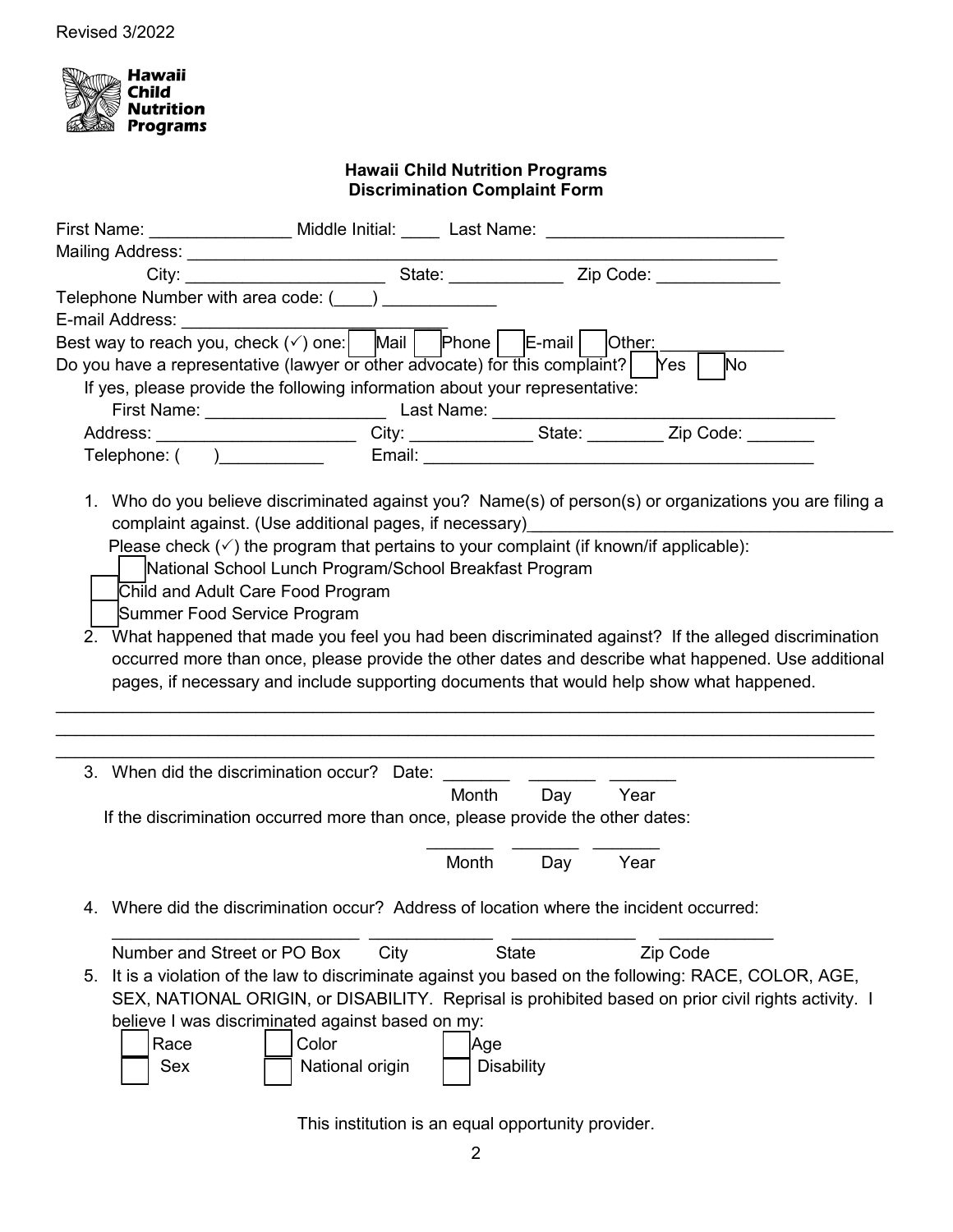- 6. Does your complaint concern discrimination in employment by the department or agency in its treatment of you or others?  $\Box$  Yes  $\Box$  No
- 7. List names, titles and e-mail/phone number of persons who may have knowledge of the actions given in number 2 above.

| Name | <b>Title</b> | E-mail/Phone Number |
|------|--------------|---------------------|
|      |              |                     |
|      |              |                     |
|      |              |                     |
|      |              |                     |
|      |              |                     |
|      |              |                     |

 $\_$  ,  $\_$  ,  $\_$  ,  $\_$  ,  $\_$  ,  $\_$  ,  $\_$  ,  $\_$  ,  $\_$  ,  $\_$  ,  $\_$  ,  $\_$  ,  $\_$  ,  $\_$  ,  $\_$  ,  $\_$  ,  $\_$  ,  $\_$  ,  $\_$  ,  $\_$  ,  $\_$  ,  $\_$  ,  $\_$  ,  $\_$  ,  $\_$  ,  $\_$  ,  $\_$  ,  $\_$  ,  $\_$  ,  $\_$  ,  $\_$  ,  $\_$  ,  $\_$  ,  $\_$  ,  $\_$  ,  $\_$  ,  $\_$  ,

8. Remedies: How would you like to see this complaint resolved?

 FAX: (808) 587-3606 E-mail: [hcnp@k12.hi.us](mailto:hcnp@k12.hi.us)

| 9.<br>court?<br>$\Box$ Yes<br>$\Box$ No<br>If yes, with what agency or court did you file?       |       | Have you filed a complaint about the incident(s) with another federal, state, or local agency or with a |
|--------------------------------------------------------------------------------------------------|-------|---------------------------------------------------------------------------------------------------------|
| Month<br>Day                                                                                     | Year  |                                                                                                         |
| Signature: <b>Alice Signature</b>                                                                | Date: |                                                                                                         |
| All complaints, written or verbal, shall be accepted.<br>Mail, FAX, or E-mail completed form to: |       | Contact Hawaii Child Nutrition Programs at:                                                             |
| Hawaii Child Nutrition Programs<br>650 Iwilei Road, Suite 270<br>Honolulu, Hawaii 96817          |       | Phone: (808) 587-3600                                                                                   |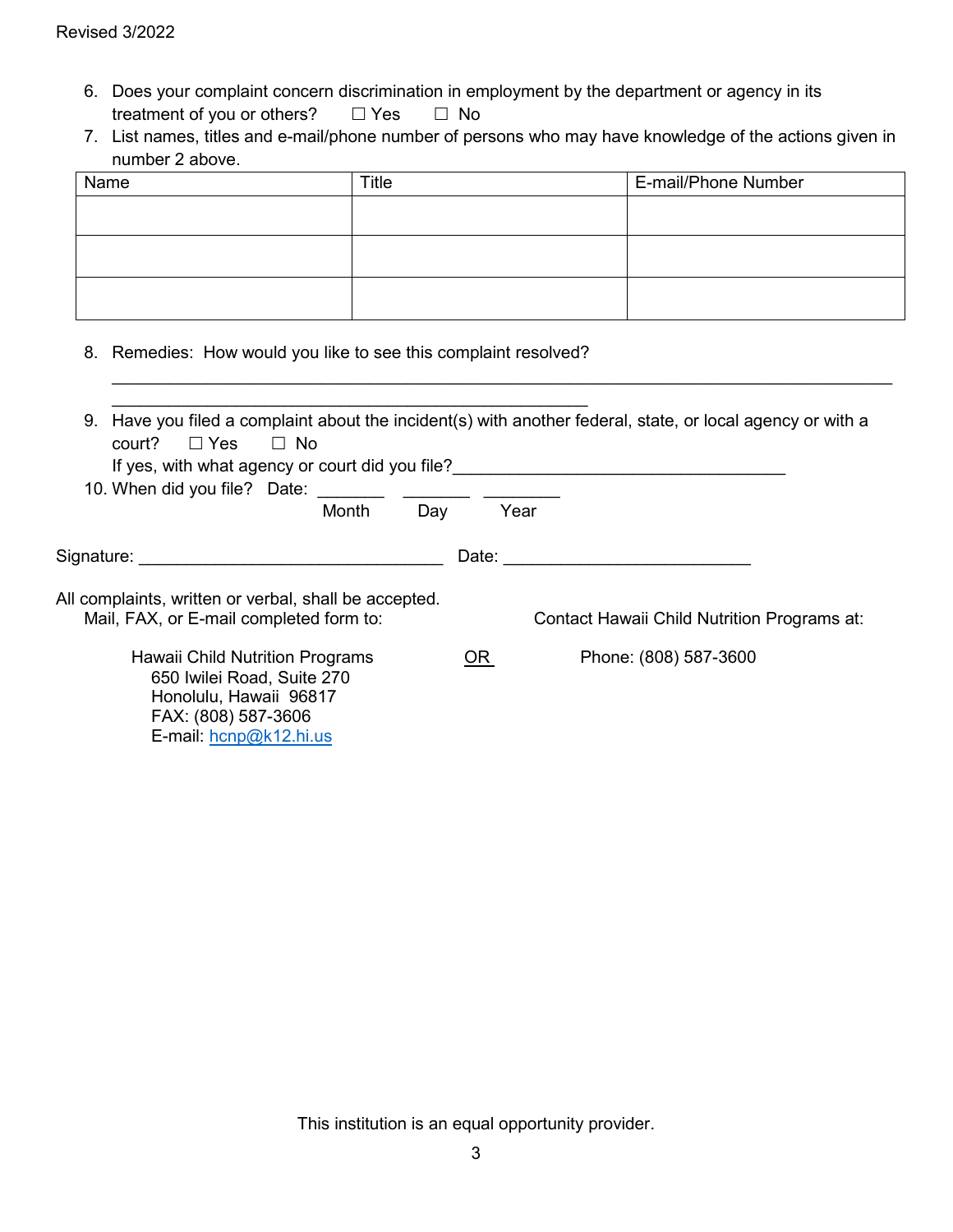# **COMPLAINANT CONSENT/RELEASE FORM**

We will need your consent to disclose your name, if necessary, in the course of any investigation. Therefore, we will need a signed Consent/Release Form from you. (If you are filing this complaint for a person whom you allege has been discriminated against, we will in most instances need a signed Consent Form/Release from that person.) See the Notice about Investigatory Uses of Personal Information for information about the Consent Form.

Hawaii Child Nutrition Programs 650 Iwilei Road, Suite 270 Honolulu, Hawaii 96817 FAX: (808) 587-3606 E-mail: hcnp@k12.hi.us

Please mail the completed, signed Discrimination Complaint Form and the signed Consent Form (please make one copy of each for your records) to:

- (1) mail: U.S. Department of Agriculture Office of the Assistant Secretary for Civil Rights 1400 Independence Avenue, SW Washington, D.C. 20250-9410; (2) fax: (202) 690-7442; or
- (3) email: program.intake@usda.gov.

## **COMPLAINANT CONSENT/RELEASE FORM**

| Your Name:    |  |
|---------------|--|
| Address:      |  |
| Email:        |  |
| Phone Number: |  |

Please read the information below, initial the appropriate space, and sign and date this form on the lines at the bottom of this form.

I have read the Notice of Investigatory Uses of Personal Information by the USDA, Food and Nutrition Service (FNS). As a complainant, I understand that in the course of a preliminary inquiry or investigation it may become necessary for FNS to reveal my identity to persons at the organization or institution under investigation. I am also aware of the obligations of FNS to honor requests under the Freedom of Information Act. I understand that it might be necessary for FNS to disclose information, including personally identifying details, which it has gathered as a part of its preliminary inquiry or investigation of my complaint. In addition, I understand that as a complainant I am protected by Federal regulations from intimidation or retaliation for having taken action or participated in action to secure rights protected by nondiscrimination statutes enforced by the Federal government.